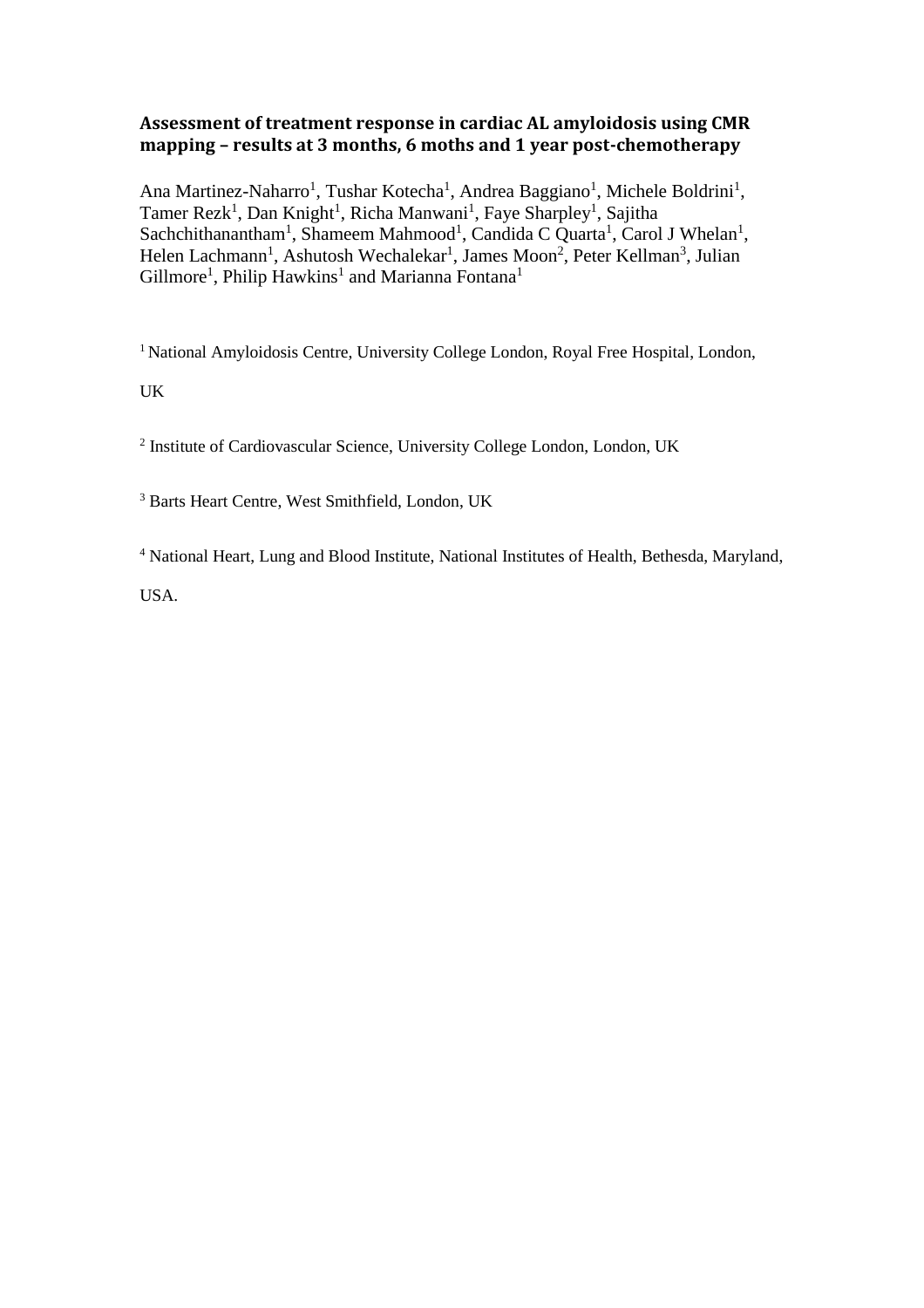#### **ABSTRACT**

**Introduction:** Cardiac involvement in immunoglobulin light chain (AL) amyloidosis is the major determinant of survival. Cardiac response to chemotherapy is conventionally assessed by serum brain natriuretic peptide (NT-proBNP) and echocardiography, but neither quantify amyloid burden.

**Hypothesis:** We assessed the hypothesis that CMR with T1 mapping and extracellular volume measurements can evaluate amyloid burden in cardiac AL amyloidosis tracking changes over time at 3 months, 6 months and 1 year after chemotherapy.

**Methods:** 94 patients with cardiac AL amyloidosis were studied serially using CMR with T1 mapping and extracellular volume at baseline and 3 months, 6 months and 12 months postchemotherapy.

**Results:** At 6 months, 62% of patients achieved a complete or very good partial haematological response, and 38% a partial response or no response. Amyloid regression was detectable in only one patient, however, amyloid progression was detectable in 34% of patients at 6 months. Although this occurred in the PR group, it also occurred in the CR and VGPR groups (63%). At one year, 64% patients achieved a CR or VGPR. Regression of amyloid was seen in 30% patients, all with CR or VGPR and 0 patients in PR or NR ( $p<0.05$ ). However, not every patient with good haematological response had amyloid regression by CMR, having 4 of these patients amyloid progression. Importantly, these 4 patients achieved the good haematological response late (after the first 6 months of chemotherapy). 46% patients with changes in ECV consistent with regression of amyloid had visual changes in LGE. Amyloid regression was associated with significant reduction in LV mass and reduction in NT-pro BNP ( $p<0.05$ ) and in native T1 ( $p<0.01$ ).

**Conclusion**: In newly diagnosed and treated AL amyloidosis, CMR demonstrates the dynamic biology of infiltration: increasing rapidly, particularly if chemotherapy fails to switch off light chain production promptly; regressing more slowly (by 1 year) if effective. Serial monitoring of myocardial infiltration has the potential for new AL amyloidosis therapeutic regimes based on myocardial organ response.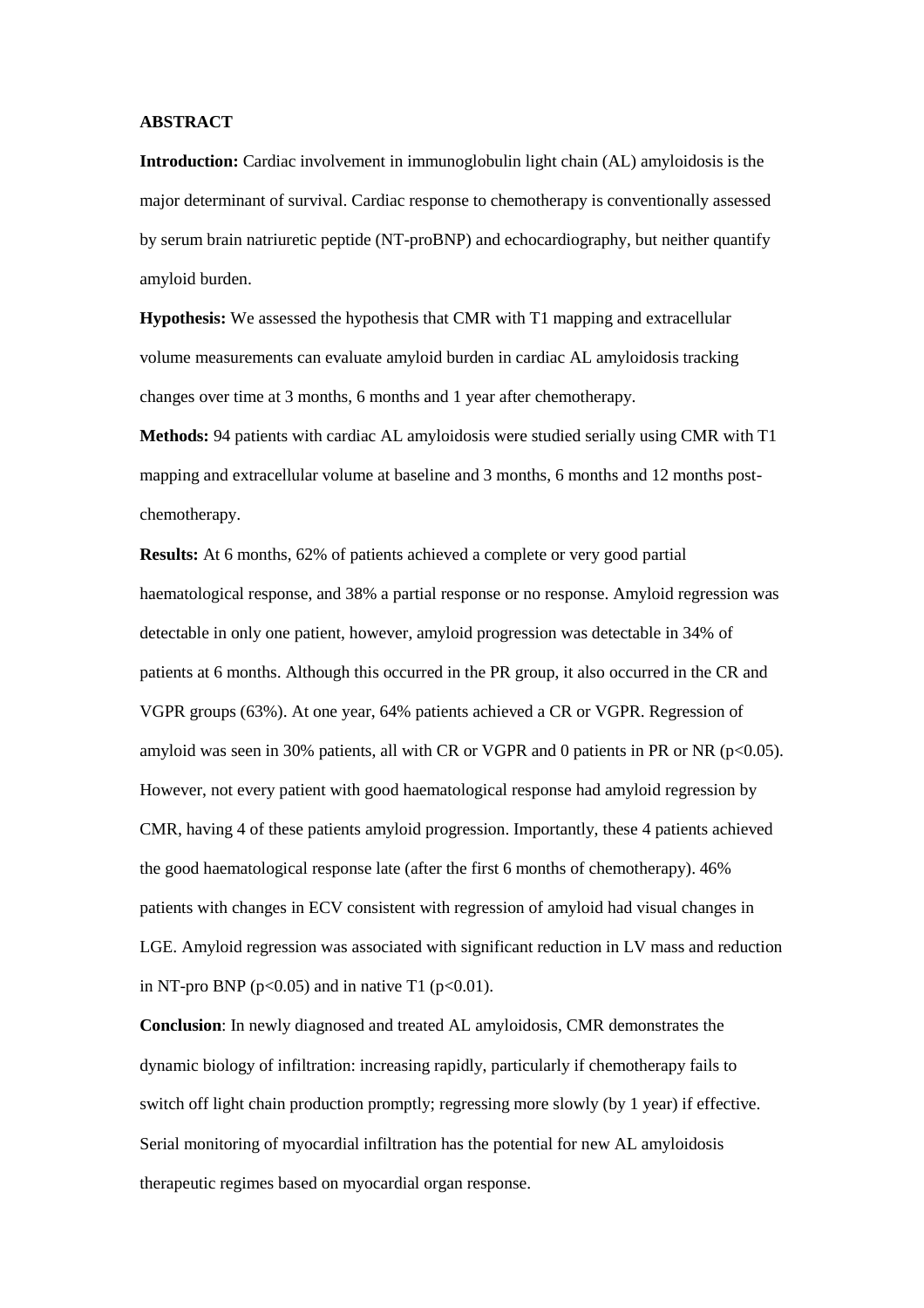**Keywords:** Amyloidosis, CMR, T1 mapping, ECV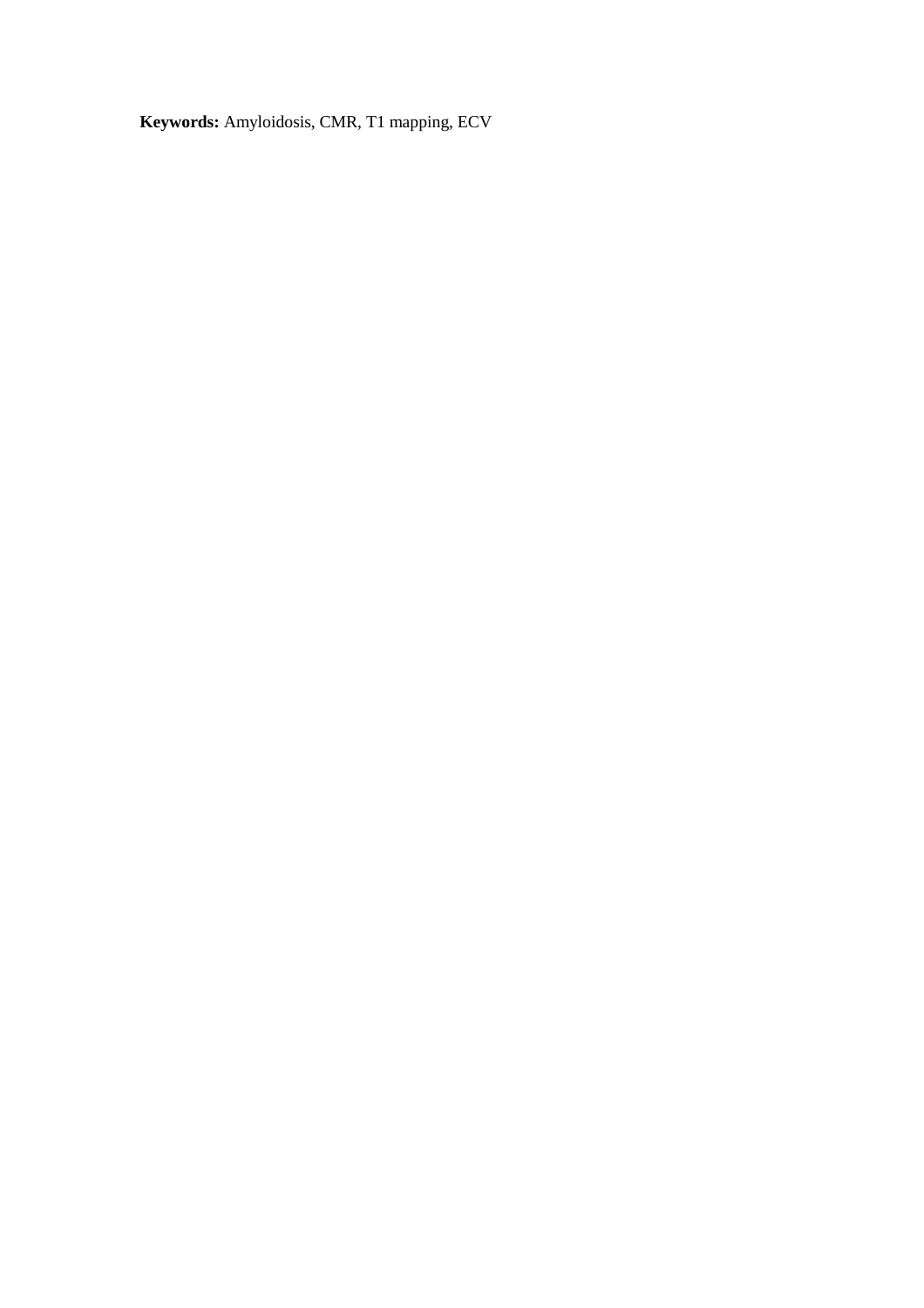#### **INTRODUCTION**

Systemic light-chain (AL) amyloidosis is a complication of clonal B-cell disorders, which is characterized by deposition in the interstitial space of aggregated misfolded monoclonal immunoglobulin light chains (LC) in the form of amyloid fibrils. The presence and severity of cardiac involvement in AL amyloidosis is the main driver of prognosis <sup>1</sup>. Patients with cardiac AL amyloidosis and symptomatic heart failure frequently die in less than 6 months<sup>1</sup>, but median survival has nearly doubled over the past decade, mainly due to the remarkable progress in chemotherapy. The direct effect of chemotherapy, i.e. the hematologic response, is predominantly evaluated by serial measurements of serum free light chains  $2$ .

Serum concentration of brain natriuretic peptides and echocardiographic parameters are currently the reference standard for assessing cardiac responses  $3$ , but neither directly quantifies the amyloid burden <sup>4</sup>. Both brain natriuretic peptide and myocardial strain are a marker of prognosis in cardiac AL amyloidosis <sup>3, 5</sup>, but represent processes downstream of amyloid deposition with brain natriuretic peptide confounded by renal impairment<sup>5</sup> and strain not well standardized and affected by changes in preload and afterload.

Cardiovascular magnetic resonance (CMR) with tissue characterization is a sensitive tool for characterizing myocardial amyloid deposits: late gadolinium enhancement (LGE) shows a continuum of cardiac infiltration, from subendocardial LGE to increasing transmurality as the disease progresses <sup>6</sup>. T1 mapping can distinguish and measure the myocyte and extracellular amyloid compartments separately <sup>7-10</sup>. Native myocardial T1 and extracellular volume (ECV) measurements have been shown to track clinical disease in cardiac amyloidosis, and improve diagnostic accuracy and patient stratification  $4, 7, 11$ -15. SAP scintigraphy can specifically quantify amyloid in non-cardiac organs. Several studies have shown turnover and regression of amyloid deposits from the liver, kidneys and elsewhere with corresponding clinical benefit in terms of organ function and survival as well as the relation of this process to production of the amyloid fibril precursor protein <sup>16-22</sup>. However the usual lack of significant structural and functional changes on conventional echocardiography after successful chemotherapy has led to the common belief that regression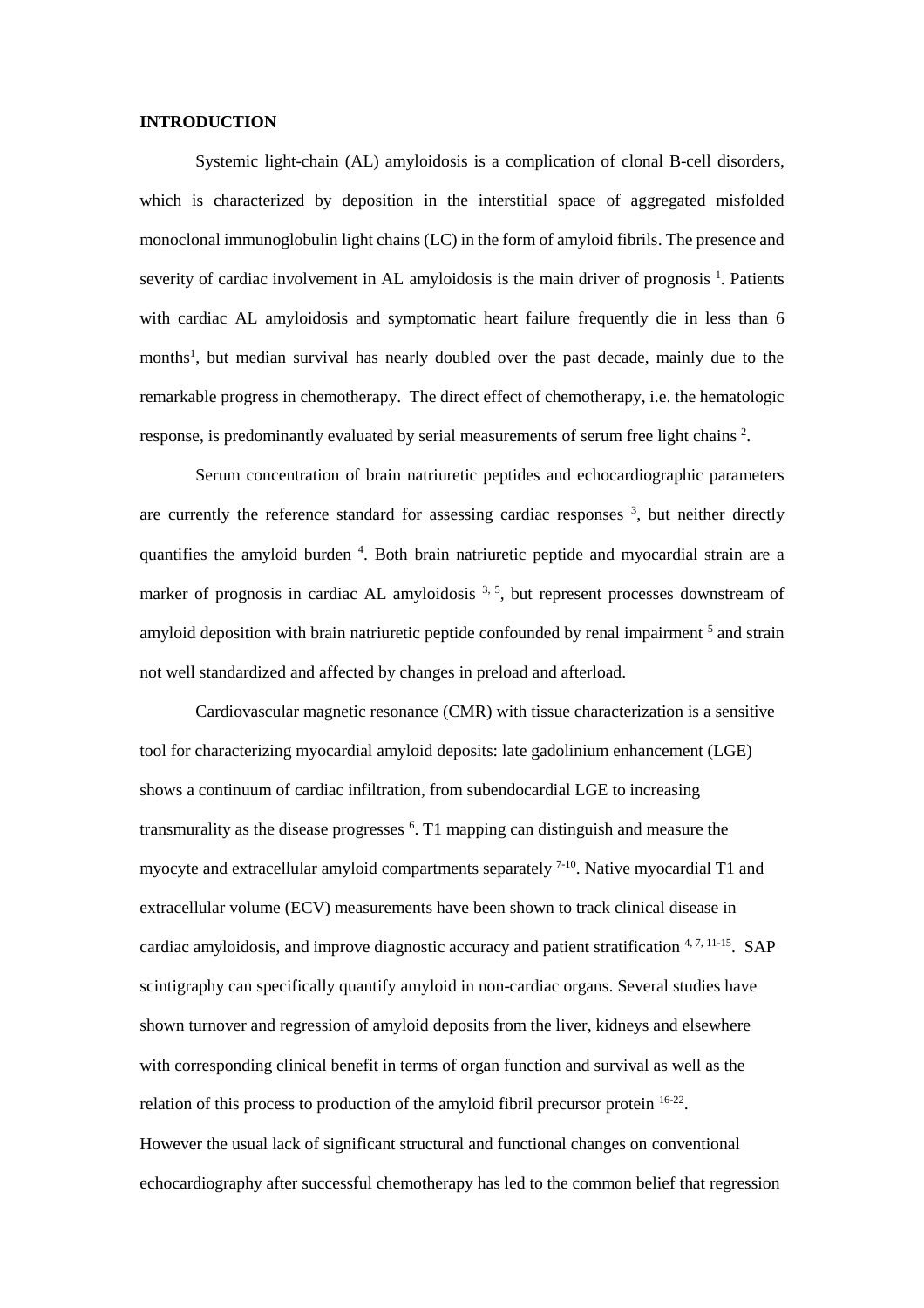of myocardial amyloid takes place either extremely slowly or not at all  $^{23}$ . We have demonstrated that cardiac amyloidosis can regress in a small retrospective CMR cohort $^{24}$ . The aim of this study was to evaluate cardiac AL amyloid serially in a large prospective cohort, using state of the art cardiovascular MR (CMR) including measurements of the myocardial extracellular volume (ECV), which is the site of the amyloid deposits  $2^5$ .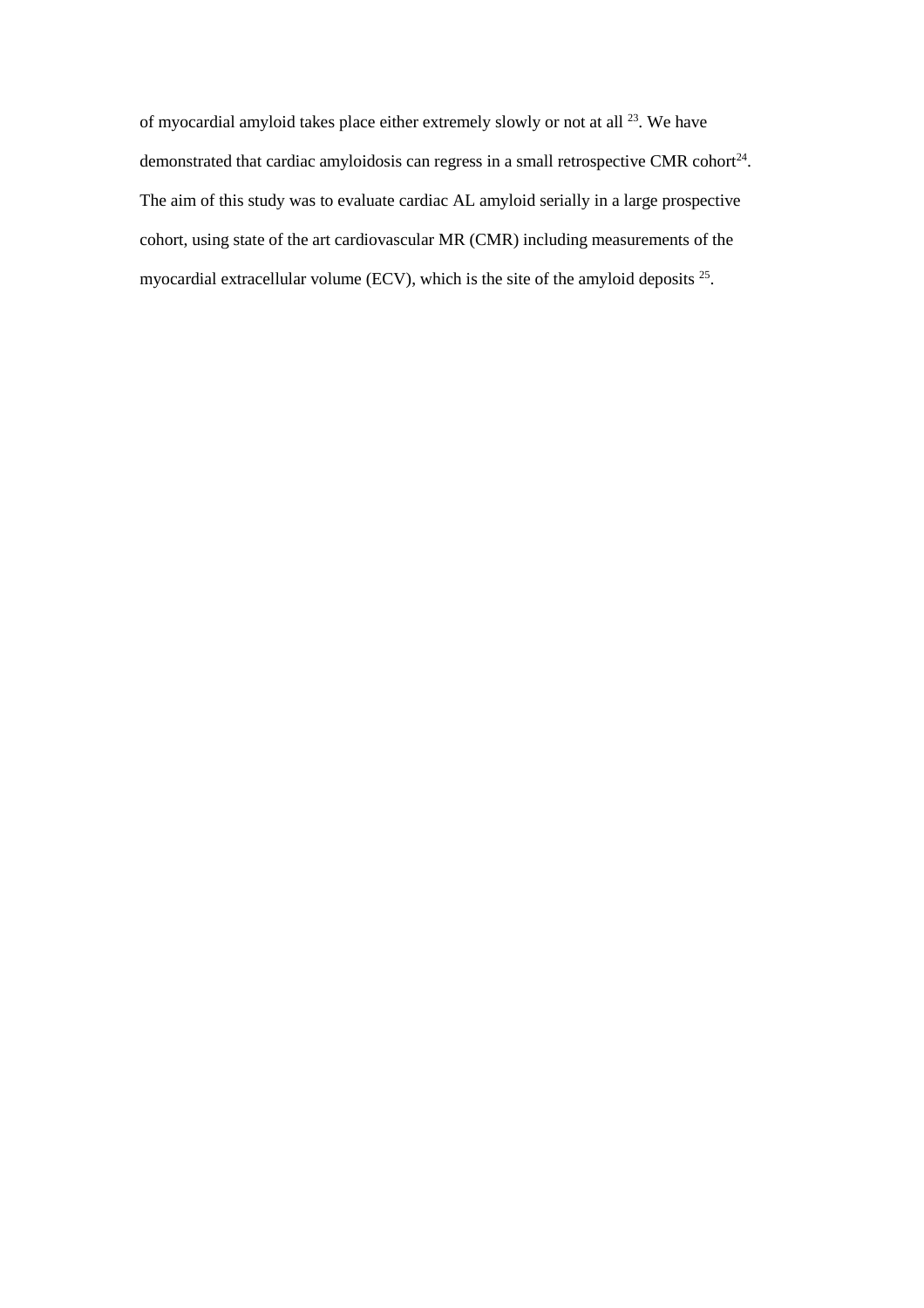#### **METHODS**

# **Setting and study design**

A prospective study of patients with biopsy proven AL amyloidosis undergoing chemotherapy. The study group comprised all consecutive patients diagnosed with cardiac AL amyloidosis who underwent serial CMR evaluation with T1 mapping as well as comprehensive clinical assessment (ECG, echocardiogram, CMR, SAP scintigraphy and NTproBNP measurements) at the National Amyloidosis Centre, Royal Free Hospital, London, UK from 2016 to May 2018. The clonal hematologic response was evaluated using repeated serum and urine electrophoresis and immunofixation and serum free light chain (FLC) measurements, according to international consensus criteria. Normal FLC levels with normal kappa/lambda ratio and negative serum and urine immunofixation was considered a complete response (CR), a reduction in the dFLC to  $\langle 40 \text{ mg/L}$  a very good partial response (VGPR), >50% reduction in dFLC was a partial response (PR) and no response (NR) was less than PR 26, 27 .

## **Echocardiography acquisition and analysis**

Echocardiographic assessments were performed using a Vivid E9 ultrasound machine (GE, Healthcare, Milwaukee, Wisconsin, USA). Image quality was optimised by adjusting probe frequency (range 1.7-2.0MHz), high frame rates (60-120 s-1) and acquisition during quiet respiration. LV structure, systolic and diastolic assessment was performed according to published recommendations <sup>28-30</sup>. Pulse wave Tissue Doppler velocity was measured in the septal and lateral mitral annulus region in the 4-chamber view to obtain peak systolic (S'), peak early diastolic (e') and peak late diastolic (a') tissue velocities; septal and lateral velocities were averaged to obtain a mean value. Myocardial strain assessment was performed with appropriate image optimisation. 2-3 cardiac cycles of all views were digitally stored for offline analysis using standard software (EchoPac PC dimension software version 112, GE Healthcare).

All the echocardiogram analysis was performed blinded to CMR results. Myocardial deformation was assessed using speckle tracking. The LV was divided into 6 segments in each of the long axis (LAX) views. The endocardium was manually traced in each segment and a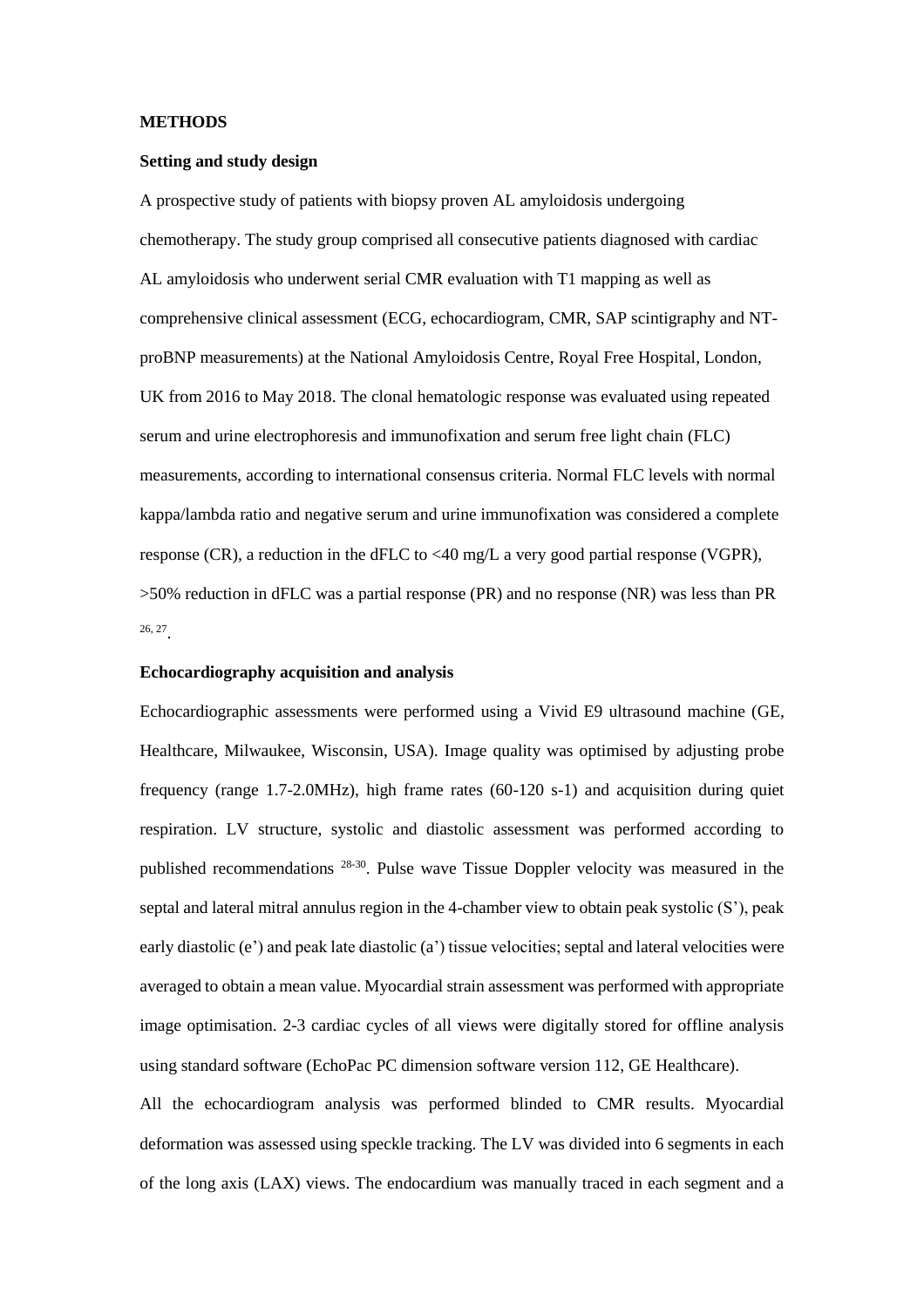region of interest (ROI) automatically generated to cover the myocardium. The ROIs were adjusted to optimise the tracking quality if needed.

#### **CMR Image Acquisition and analysis**

All subjects underwent CMR on a 1.5-T clinical scanner (Avanto or Aera, Siemens Healthcare, Erlangen, Germany). Within a conventional clinical scan (pilots, transverse white and blackblood images, SSFP-cines images to assess volumes and mass) LGE imaging was acquired with both magnitude inversion recovery (MAG-IR) and phase-sensitive inversion recovery (PSIR) sequence reconstructions with SSFP read-outs. T1 measurement was performed with the use of the modified look-locker inversion (MOLLI) recovery sequence. For T1 mapping, 3 short axis T1 maps (base, middle and apex) were manually contoured at the endocardial and epicardial border, segmented into an American Heart Association 16-segment model using the right ventricular insertion points. After a bolus of gadoterate meglumine (0.1 mmol/kg, gadolinium-DOTA, Dotarem, Guerbet S.A. France) and LGE imaging, ECV was calculated as:  $ECV = (1$ − hematocrit) × [ΔR1myocardium] / [ΔR1bloodpool]), where ΔR1 is the difference in relaxation rates (1/T1) pre-contrast and post-contrast. Total amyloid volume was measured with the formula total amyloid volume =  $ECV$  x LV myocardial volume (where LV myocardial volume was calculated as LV mass x 1.05). The LGE pattern was classified by 2 different observers (A.M.N. and M.F.) blinded to the other data into 3 groups according to PSIR LGE transmurality: group 1, no LGE; group 2, subendocardial LGE only; and group 3, transmural LGE (Figure 1).

Regression in the cardiac amyloid burden was considered when there was a significant decrease in ECV (a fall of  $2SD - 0.05$ ) and progression in the cardiac amyloid burden when there was a significant increase in ECV  $(2SD + 0.05)$ .

#### **Statistical Analysis**

Statistical analysis was performed using IBM SPSS Statistics Version 22 (IBM, Somers, New York). All continuous variables were normally distributed (Shapiro-Wilk), other than NTproBNP, which was ln transformed for bivariate testing. These are presented as mean  $\pm$  standard deviation (SD) with non-transformed NT-proBNP presented as median and interquartile range.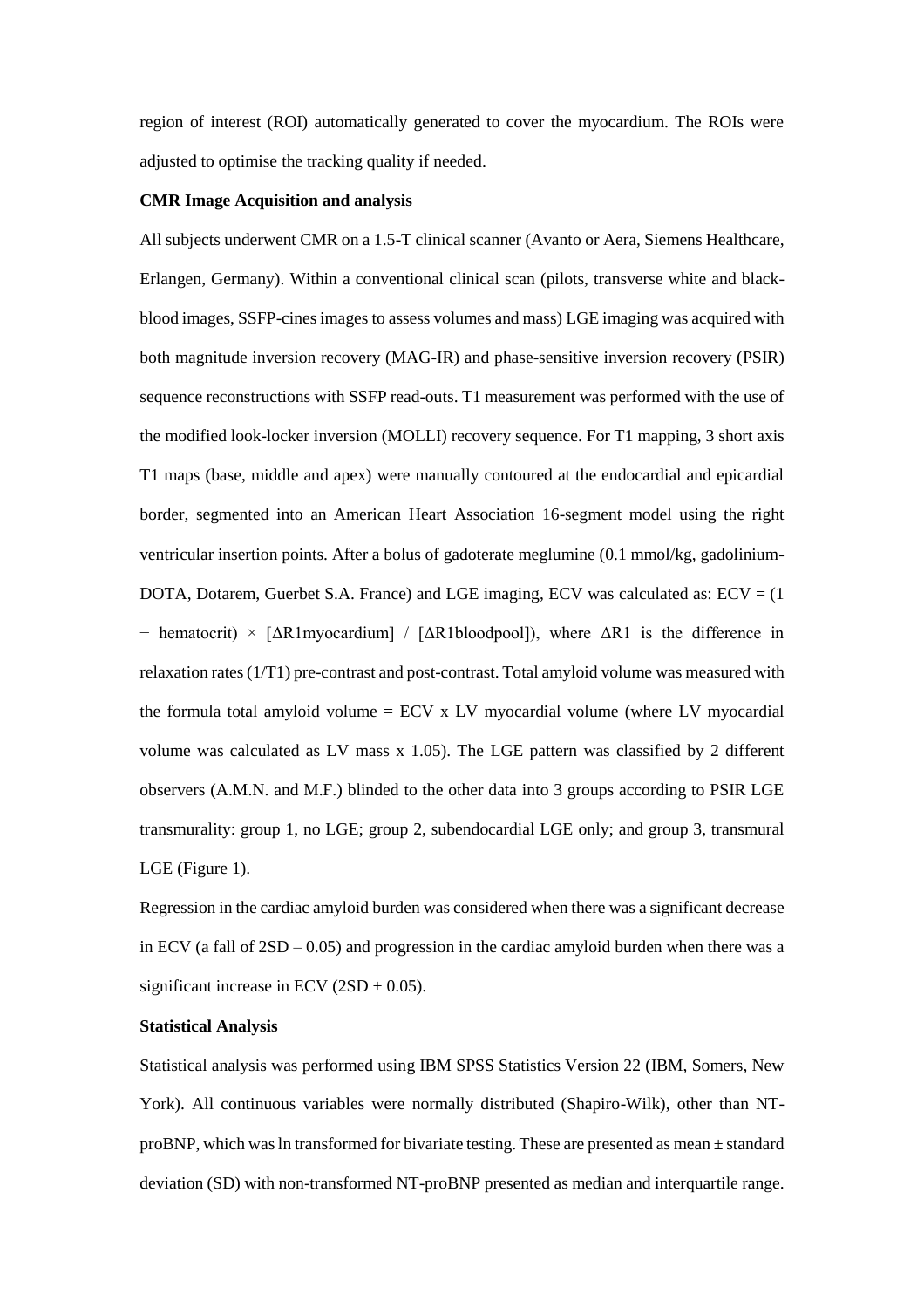Comparisons between groups were performed by paired T test; the  $\chi^2$  test or Fisher exact test was used to compare discrete data, as appropriate. Statistical significance was defined as p < 0.05. To assess the agreement of the assignment of the LGE pattern by 2 different observers, the intraclass correlation coefficient was calculated. Statistical significance was defined as p<0.001.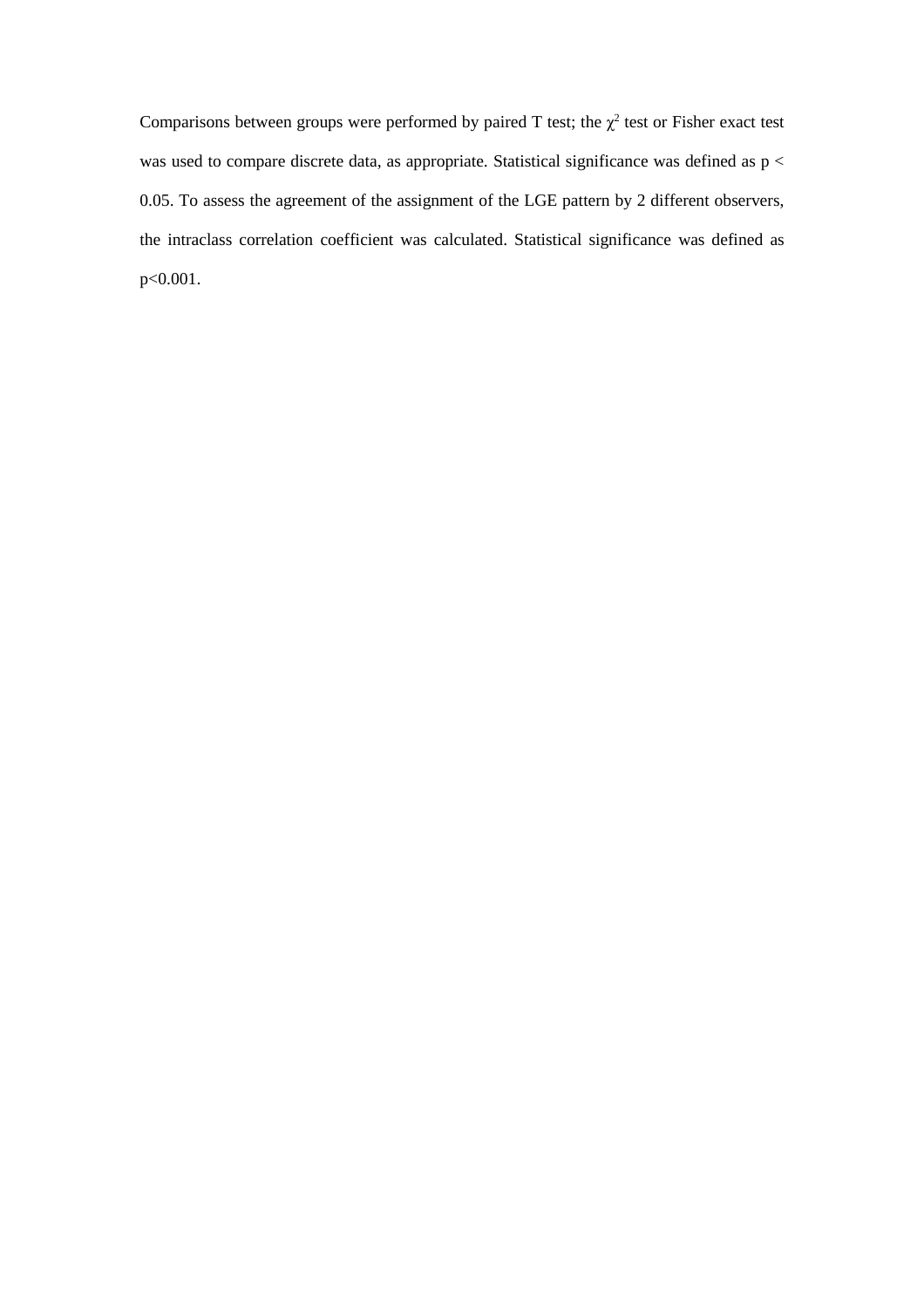#### **RESULTS**

#### **Study Population and baseline characteristics**

Demographic and clinical features of the patient cohort are summarized in Table 1. Ninety-four patients with biopsy proven systemic AL amyloid were included (55 male, 59%; age  $65\pm9$  years). The mean interval between the serial assessments was  $14\pm6$ months. At baseline, the overall prevalence of LGE was 88 of 94 (88 %) patients with an average ECV of 46±8%. Three patterns of LGE are observed: no LGE; subendocardial LGE and transmural LGE, (figure 1). The pattern of LGE was transmural in 33 subjects (35 %) and subendocardial in 50 (53 %); eleven patients (12 %) had no LGE. There was right ventricular LGE in 75%. There was good agreement in the assignment of these patterns between two observers (ICC 0.92, 95% CI 0.87-0.95).

### **CMR findings at 3 months post-chemotherapy**

20 patients had a CMR assessment 3 months after starting chemotherapy. 65% of patients achieved good haematological response (45% complete response and 20% very good partial response). 25% of patients had partial response and 10% had no response to chemotherapy. Amyloid regression was not detectable at 3 months after chemotherapy, however there was amyloid progression by CMR (classified by increased in ECV) in 6 patients (30%). 14 patients (70%) had stable ECV and LGE pattern.

Of the 6 patients with amyloid progression, 1 achieved a complete response, 3 patients attained very good partial response and 2 patients achieved a partial clonal response.

## **CMR findings at 6 months post-chemotherapy**

67 patients had a CMR assessment 6 months after starting chemotherapy. 62% of patients achieved good haematological response (41% complete response and 21% very good partial response). 24% of patients had partial response and 14% had no response to chemotherapy. Amyloid regression was only detectable in 1 patient at 6 months after chemotherapy, however there was amyloid progression by CMR in 22 patients (34%) (Figure 2). 42 patients (65%) had stable ECV and LGE pattern.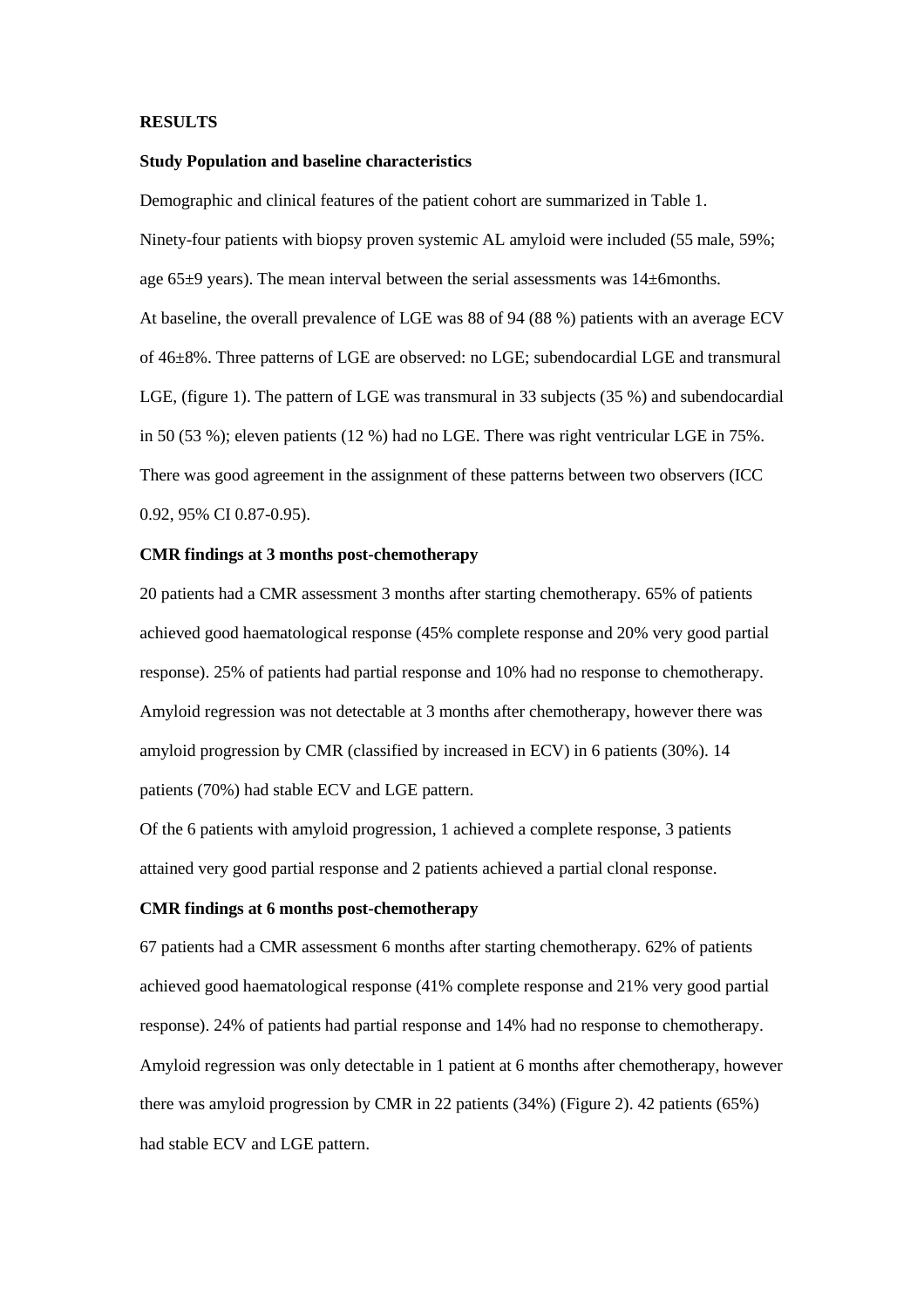The haematological response at 6 months post-chemotherapy correlated only partially with the CMR response. Of the 22 patients with amyloid progression, 8 achieved a complete response (37%), 6 patients (27%) attained very good partial response, 6 patients achieved a partial response and 2 patients (9%) had no response to chemotherapy.

Changes in the ECV consistent with regression of amyloid correlated with reduction in LV ejection fraction ( $p<0.01$ ) and increased native T1 values ( $p<0.001$ ).

#### **CMR findings at 1 year post-chemotherapy**

50 patients had a CMR assessment 1 year after chemotherapy. 64% of patients achieved good haematological response (42% complete response and 22% very good partial response). 26% of patients had partial response and 10% had no response to chemotherapy. Amyloid regression by CMR (classified by reduction in ECV) was detectable in 15 patients (30%) at 1 year after chemotherapy (Figure 3). Amyloid progression by CMR occurred in 11 patients (24%) and 22 patients (46%) had stable ECV values and stable LGE pattern. All the patients with amyloid regression (30%) by CMR achieved a good haematological response (CR or VGPR) and 0 patients in partial response or no response ( $p<0.05$ ). However, not every patient with good haematological response had amyloid regression by CMR. 4 patients with good haematological response at 1 year post-chemotherapy had amyloid progression. Importantly, these 4 patients achieved the good haematological response late

(after the first 6 months of chemotherapy).

46% patients with changes in ECV consistent with regression of amyloid had visual changes in the pattern of LGE.

In one patient the LGE pattern went from transmural to subendocardial and in 5 from subendocardial to no LGE.

Overall regression of amyloid was associated with improvements in NT-proBNP ( $p<0.05$ ), reduction in LV mass ( $p<0.01$ ) and in NT-proBNP ( $p<0.05$ ). By contrast, among patients whose ECV did not diminish ("non-regressors"), there was reduction in LV ejection fraction  $(p<0.01)$ .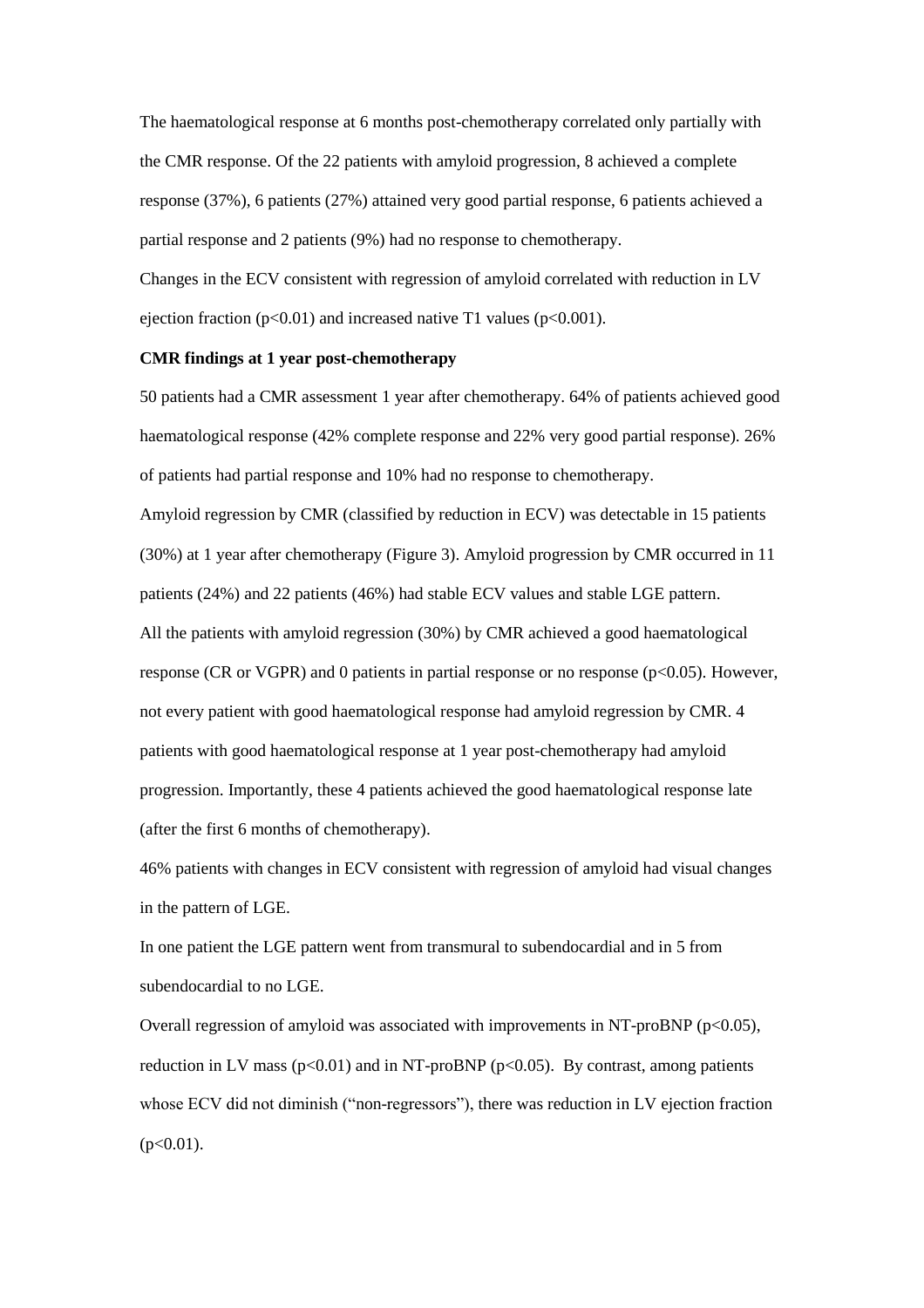# **DISCUSSION**

The remarkable progress in drug therapies developed for multiple myeloma has translated into improved outcomes in AL amyloidosis<sup>31</sup>. Median survival in patients with AL amyloidosis has nearly doubled over the past decade  $32$  but mortality in the first year after diagnosis remains unchanged at approximately 45%, reflecting the high incidence of advanced cardiac involvement. There are two interrelated measures of response to treatment in AL amyloidosis: the hematologic and organ responses, i.e. suppression of the underlying clonal B-cell disorder (and hence reduced production of amyloid-forming immunoglobulin light chain protein), and the consequent benefit of reduced amyloid formation in terms of amyloidotic organ function. The measurement of serum free light chains has proven to be a robust marker of clonal disease response and a very good partial response, currently defined as dFLC (the difference in concentration between the aberrant versus uninvolved class of light chain) less than 40 mg/L, or better is associated with much improved survival  $^{33, 34}$ . Cardiac organ response has historically been sought using echocardiography, but improvements are seldom evident, even after prolonged periods. Cardiac organ response is mostly now sought by reduction in serum NT-proBNP concentration, which surprisingly often falls within just weeks to months after a substantial haematologic response has been achieved. The early rapid decrease in NT-proBNP is thought to more greatly reflect diminished cardiotoxicity resulting from reduced abundance of harmful pre-fibrillar light chain aggregates than a reduction in myocardial amyloid burden. Whatever the mechanism, falls in NT-proBNP concentration of 30% or 300 ng/L from baseline following a clonal response to chemotherapy are associated with favourable clinical outcomes <sup>35, 36</sup>. Whilst SAP scintigraphy is unable to image amyloid in the moving heart, this and other clinical measurements have confirmed that extra-cardiac amyloid deposits, for example in the liver, spleen and kidneys, are often gradually cleared when the supply of the respective amyloid precursor protein is substantially reduced. The characteristic absence of echocardiographic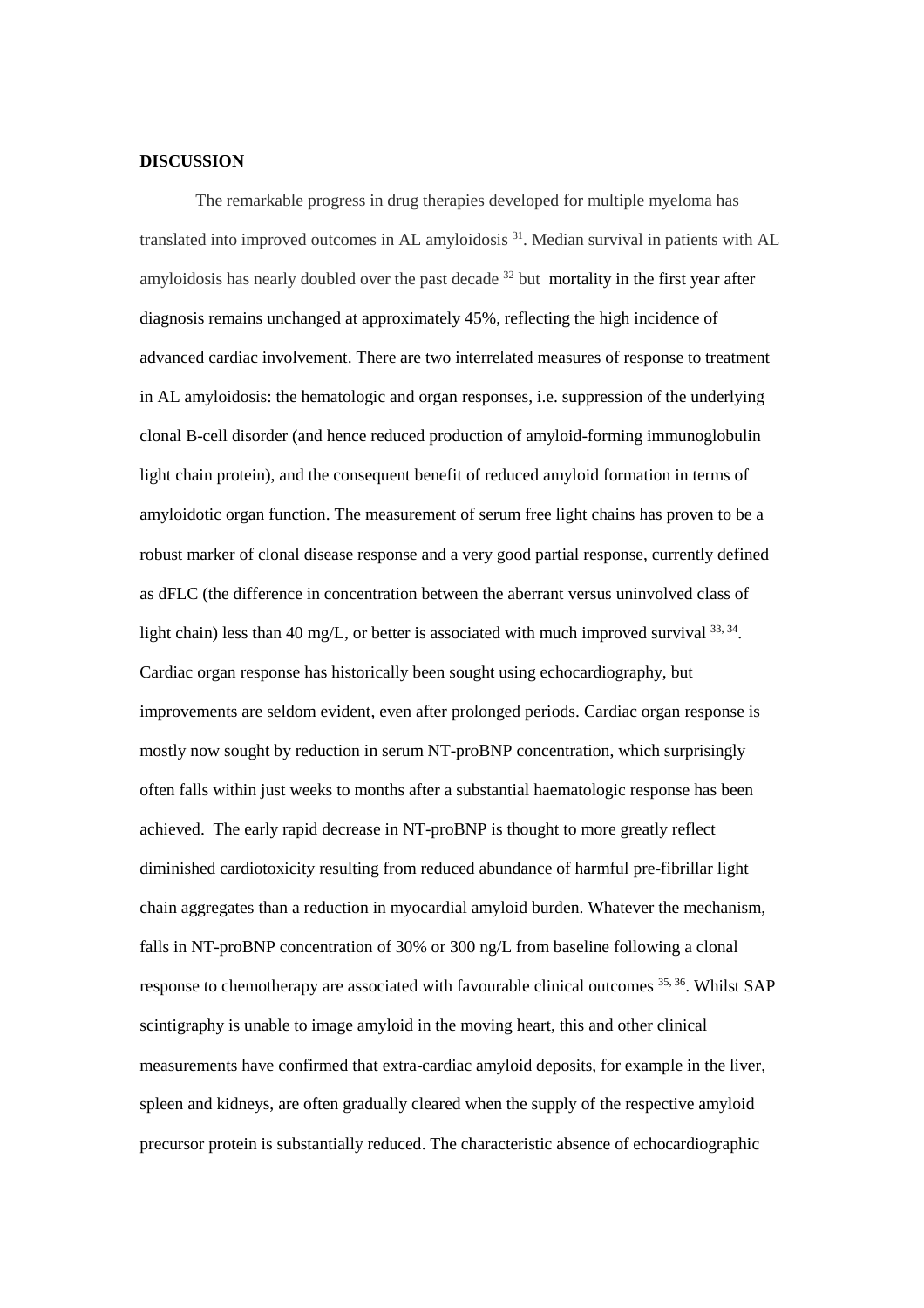improvements under these circumstances has engendered the belief that cardiac amyloid, in contrast, may only stabilize following successful chemotherapy <sup>36</sup>.

The emergence of advanced myocardial tissue characterization by magnetic-resonance, specifically T1 mapping with native T1 and ECV measurements has made it possible to estimate cardiac amyloid load *in vivo*. The serial CMR studies we report here compellingly demonstrate that substantial regression of cardiac amyloid following an adequate response to chemotherapy is a relatively common phenomenon, happening in 27% of our patient's population at one year after chemotherapy with no regression at 3 months and in only 1 patient at 6 months post-chemotherapy. Our results confirm the importance of achieving a good haematological response promptly, as the prevalence of amyloid regression was significantly higher in patients attaining a CR/VGPR compared to patients attaining only a PR or NR but also show the great potential of CMR to shed light on the cardiac response to treatment. Very interestingly, the only four patients who achieved a good haematological response and had amyloid progression by CMR at 1 year post-chemotherapy achieved the good response late, having only partial clonal response at 6 months. We also demonstrated substantial reduction in cardiac amyloid burden combined with improvement in NT-proBNP and LV mass.

Whilst reduction in native T1 and ECV could in part be related to reduction in myocardial oedema, which has been postulated to contribute to remarkably high native T1 values during phases of rapid amyloid accumulation  $10$ , the magnitude of reduction in native T1, ECV and reversal of LGE pattern provide compelling evidence of cardiac amyloid regression.

These results could have immediate clinical implications for the management of patients with AL amyloidosis. Chemotherapy improves survival in patients with systemic AL amyloidosis, but chemotherapy is associated with substantial toxicity; mortality is highest during the first 3 months of treatment in keeping with our findings of amyloid progression. Tracking changes in cardiac amyloid burden could redefine cardiac response to treatment, acknowledging that long term studies remain required to correlate changes in cardiac amyloid load with overall survival.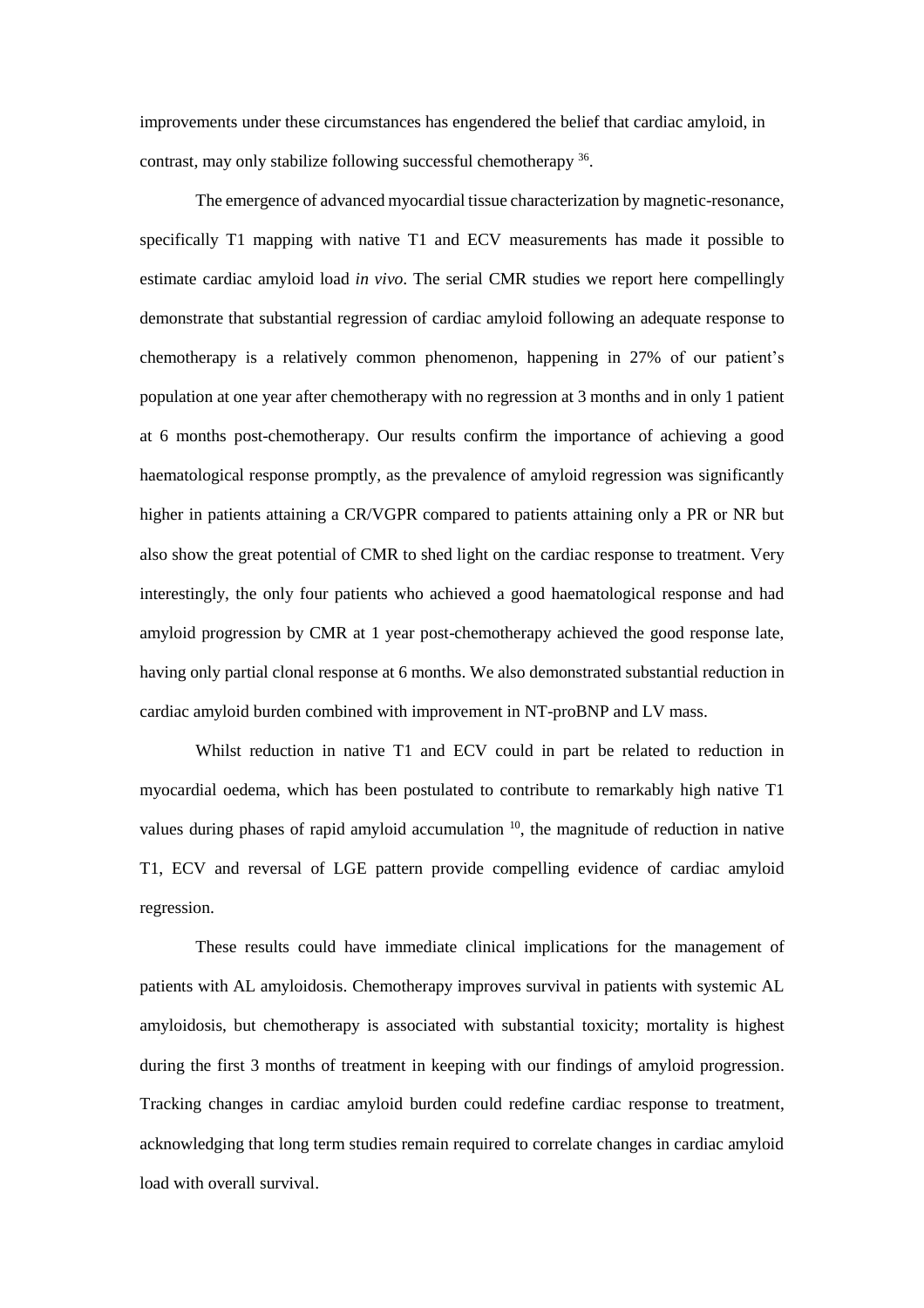The development of immunotherapies to promote regression of amyloid is well advanced <sup>37-39</sup>. At least three antibody therapies are currently in clinical trial, one of which that targets the SAP present in all types of amyloid has already been confirmed to trigger rapid clearance of amyloid in the liver and kidney  $35$ . The ability to measure changes in cardiac amyloid load over time could be of great value as an endpoint in early stage drug development and dose ranging.

This study has several limitations. Not all our patients had all the follow up studies and there is a survival bias in that we quote only subjects with paired scans – it may be that the extent of differences are underestimated if, for example, PR or NR subjects who amyloid accumulate die before follow-up scanning.

The findings of this study shed new light on the pathophysiology and natural turnover of cardiac amyloid, demonstrating the dynamic biology of infiltration: increasing rapidly, particularly if chemotherapy fails to switch off light chain production promptly; regressing more slowly (by 1 year) if effective. Serial monitoring of myocardial infiltration has the potential for new AL amyloidosis therapeutic regimes based on myocardial organ response.

**Acknowledgments**: We would like to thank Sarah Anderson, lead radiographer, who performed all the scans.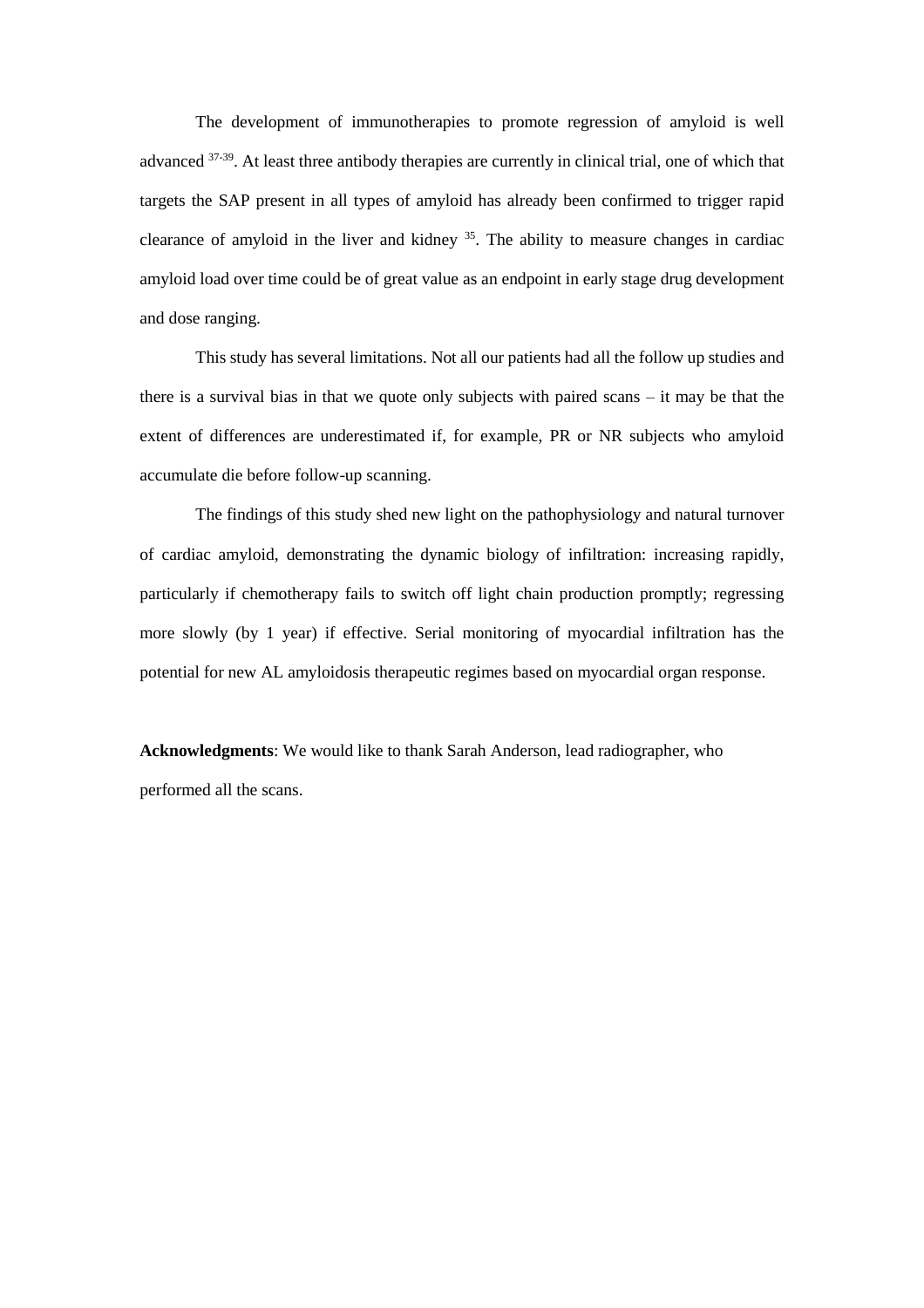#### **REFERENCES:**

1. Grogan CM. Editor's Note. *J Health Polit Policy Law*. 2015;40:1113-4.

2. Wechalekar AD, Gillmore JD, Bird J, Cavenagh J, Hawkins S, Kazmi M, Lachmann HJ, Hawkins PN, Pratt G and Committee B. Guidelines on the management of AL amyloidosis. *British journal of haematology*. 2015;168:186-206.

3. Dispenzieri A, Gertz MA, Kyle RA, Lacy MQ, Burritt MF, Therneau TM, Greipp PR, Witzig TE, Lust JA, Rajkumar SV, Fonseca R, Zeldenrust SR, McGregor CG and Jaffe AS. Serum cardiac troponins and N-terminal pro-brain natriuretic peptide: a staging system for primary systemic amyloidosis. *J Clin Oncol*. 2004;22:3751-7.

4. Banypersad SM, Sado DM, Flett AS, Gibbs SD, Pinney JH, Maestrini V, Cox AT, Fontana M, Whelan CJ, Wechalekar AD, Hawkins PN and Moon JC. Quantification of myocardial extracellular volume fraction in systemic AL amyloidosis: an equilibrium contrast cardiovascular magnetic resonance study. *Circulation Cardiovascular imaging*. 2013;6:34-9.

5. Emdin M, Passino C, Prontera C, Iervasi A, Ripoli A, Masini S, Zucchelli GC and Clerico A. Cardiac natriuretic hormones, neuro-hormones, thyroid hormones and cytokines in normal subjects and patients with heart failure. *Clin Chem Lab Med*. 2004;42:627-36.

6. Fontana M, Pica S, Reant P, Abdel-Gadir A, Treibel TA, Banypersad SM, Maestrini V, Barcella W, Rosmini S, Bulluck H, Sayed RH, Patel K, Mamhood S, Bucciarelli-Ducci C, Whelan CJ, Herrey AS, Lachmann HJ, Wechalekar AD, Manisty CH, Schelbert EB, Kellman P, Gillmore JD, Hawkins PN and Moon JC. Prognostic Value of Late Gadolinium Enhancement Cardiovascular Magnetic Resonance in Cardiac Amyloidosis. *Circulation*. 2015;132:1570-9.

7. Karamitsos TD, Piechnik SK, Banypersad SM, Fontana M, Ntusi NB, Ferreira VM, Whelan CJ, Myerson SG, Robson MD, Hawkins PN, Neubauer S and Moon JC. Noncontrast T1 mapping for the diagnosis of cardiac amyloidosis. *JACC Cardiovascular imaging*. 2013;6:488-97.

8. Gowland P, Gassner C, Hustinx H, Stolz M, Gottschalk J, Tissot JD, Thierbach J, Maier A, Sigurdardottir S, Still F, Fontana S, Frey BM and Niederhauser C. Molecular RHD screening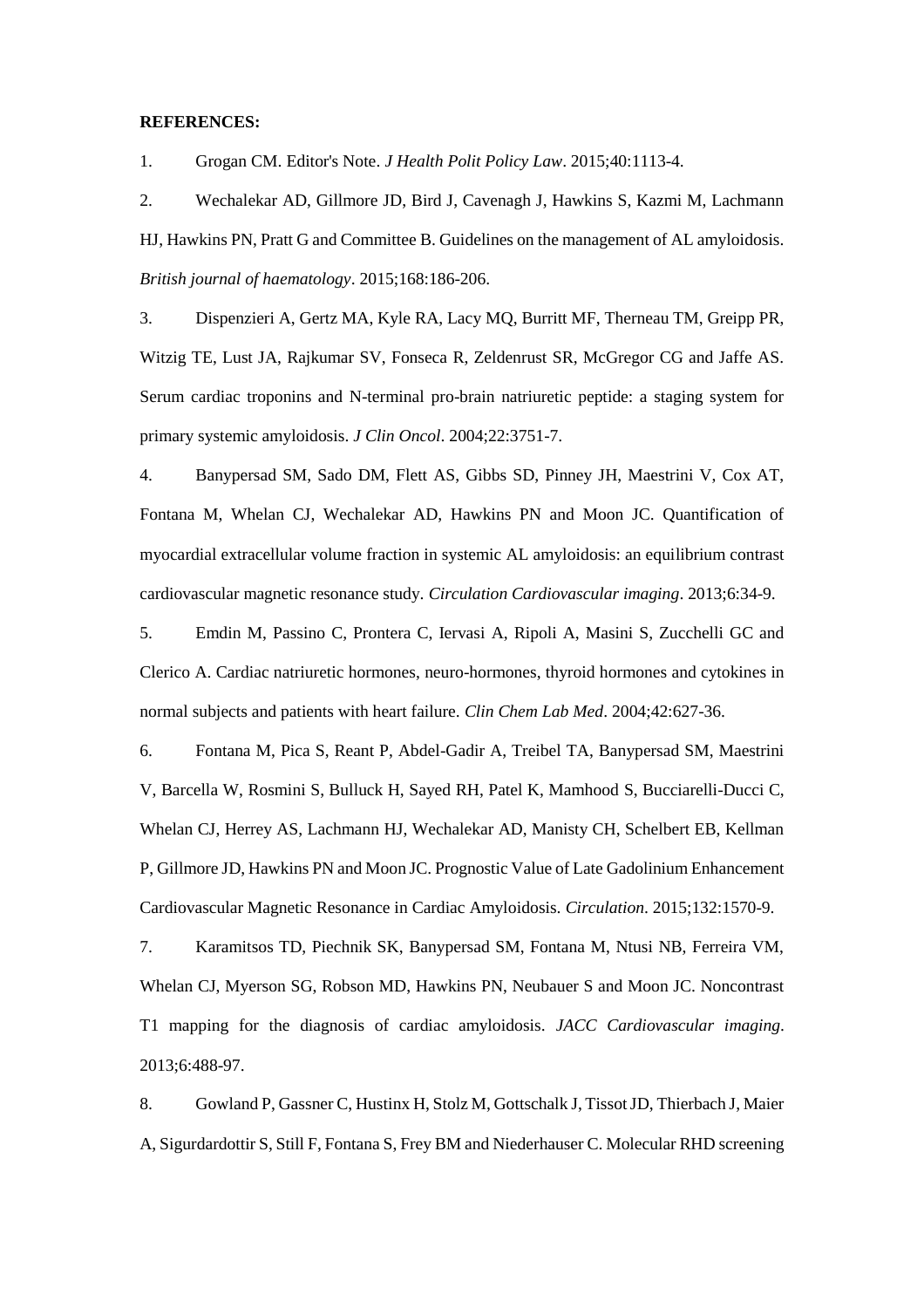of RhD negative donors can replace standard serological testing for RhD negative donors. *Transfus Apher Sci*. 2014;50:163-8.

9. Banypersad SM, Fontana M, Maestrini V, Sado DM, Captur G, Petrie A, Piechnik SK, Whelan CJ, Herrey AS, Gillmore JD, Lachmann HJ, Wechalekar AD, Hawkins PN and Moon JC. T1 mapping and survival in systemic light-chain amyloidosis. *European heart journal*. 2015;36:244-51.

10. Fontana M, Banypersad SM, Treibel TA, Abdel-Gadir A, Maestrini V, Lane T, Gilbertson JA, Hutt DF, Lachmann HJ, Whelan CJ, Wechalekar AD, Herrey AS, Gillmore JD, Hawkins PN and Moon JC. Differential Myocyte Responses in Patients with Cardiac Transthyretin Amyloidosis and Light-Chain Amyloidosis: A Cardiac MR Imaging Study. *Radiology*. 2015;277:388-97.

11. Fontana M, Banypersad SM, Treibel TA, Maestrini V, Sado DM, White SK, Pica S, Castelletti S, Piechnik SK, Robson MD, Gilbertson JA, Rowczenio D, Hutt DF, Lachmann HJ, Wechalekar AD, Whelan CJ, Gillmore JD, Hawkins PN and Moon JC. Native T1 mapping in transthyretin amyloidosis. *JACC Cardiovasc Imaging*. 2014;7:157-65.

12. Schelbert EB and Messroghli DR. State of the Art: Clinical Applications of Cardiac T1 Mapping. *Radiology*. 2016;278:658-76.

13. Barison A, Aquaro GD, Pugliese NR, Cappelli F, Chiappino S, Vergaro G, Mirizzi G, Todiere G, Passino C, Masci PG, Perfetto F and Emdin M. Measurement of myocardial amyloid deposition in systemic amyloidosis: insights from cardiovascular magnetic resonance imaging. *Journal of internal medicine*. 2015;277:605-14.

14. Brooks J, Kramer CM and Salerno M. Markedly increased volume of distribution of gadolinium in cardiac amyloidosis demonstrated by T1 mapping. *Journal of magnetic resonance imaging : JMRI*. 2013;38:1591-5.

15. Robbers LF, Baars EN, Brouwer WP, Beek AM, Hofman MB, Niessen HW, van Rossum AC and Marcu CB. T1 mapping shows increased extracellular matrix size in the myocardium due to amyloid depositions. *Circulation Cardiovascular imaging*. 2012;5:423-6.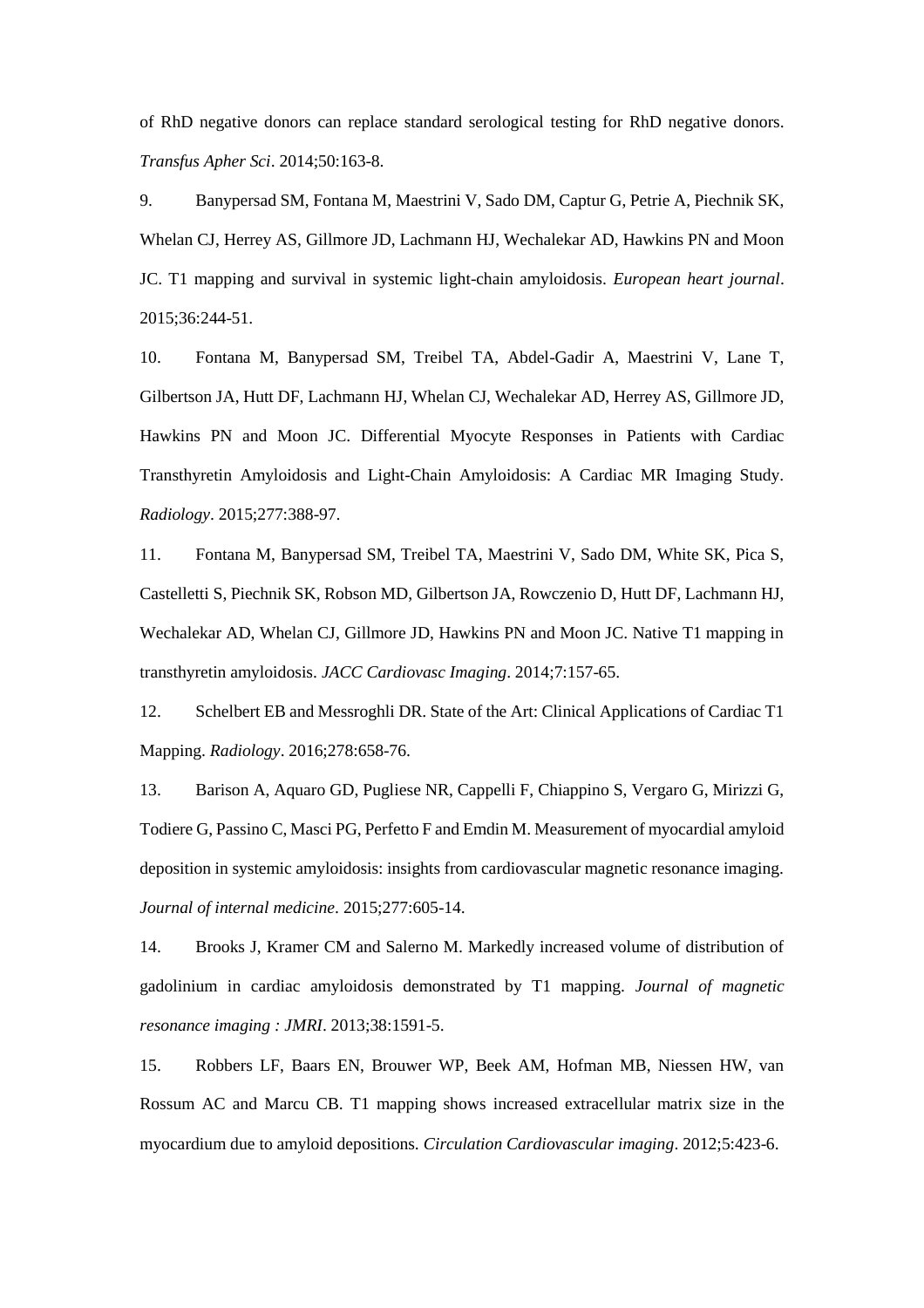16. Hawkins PN, Lavender JP and Pepys MB. Evaluation of systemic amyloidosis by scintigraphy with 123I-labeled serum amyloid P component. *The New England journal of medicine*. 1990;323:508-13.

17. Rydh A, Suhr O, Hietala SO, Ahlstrom KR, Pepys MB and Hawkins PN. Serum amyloid P component scintigraphy in familial amyloid polyneuropathy: regression of visceral amyloid following liver transplantation. *European journal of nuclear medicine*. 1998;25:709- 13.

18. Gillmore JD, Lovat LB, Persey MR, Pepys MB and Hawkins PN. Amyloid load and clinical outcome in AA amyloidosis in relation to circulating concentration of serum amyloid A protein. *Lancet*. 2001;358:24-9.

19. Hawkins PN. Studies with radiolabelled serum amyloid P component provide evidence for turnover and regression of amyloid deposits in vivo. *Clin Sci (Lond)*. 1994;87:289-95.

20. Hawkins PN. Diagnosis and monitoring of amyloidosis. *Bailliere's clinical rheumatology*. 1994;8:635-59.

21. Hawkins PN, Aprile C, Capri G, Vigano L, Munzone E, Gianni L, Pepys MB and Merlini G. Scintigraphic imaging and turnover studies with iodine-131 labelled serum amyloid P component in systemic amyloidosis. *Eur J Nucl Med*. 1998;25:701-8.

22. Gillmore JD, Hawkins PN and Pepys MB. Amyloidosis: a review of recent diagnostic and therapeutic developments. *Br J Haematol*. 1997;99:245-56.

23. Hu K, Liu D, Nordbeck P, Cikes M, Stork S, Kramer B, Gaudron PD, Schneider A, Knop S, Ertl G, Bijnens B, Weidemann F and Herrmann S. Impact of monitoring longitudinal systolic strain changes during serial echocardiography on outcome in patients with AL amyloidosis. *Int J Cardiovasc Imaging*. 2015;31:1401-12.

24. Martinez-Naharro A, Abdel-Gadir A, Treibel TA, Zumbo G, Knight DS, Rosmini S, Lane T, Mahmood S, Sachchithanantham S, Whelan CJ, Lachmann HJ, Wechalekar AD, Kellman P, Gillmore JD, Moon JC, Hawkins PN and Fontana M. CMR-Verified Regression of Cardiac AL Amyloid After Chemotherapy. *JACC Cardiovasc Imaging*. 2018;11:152-154.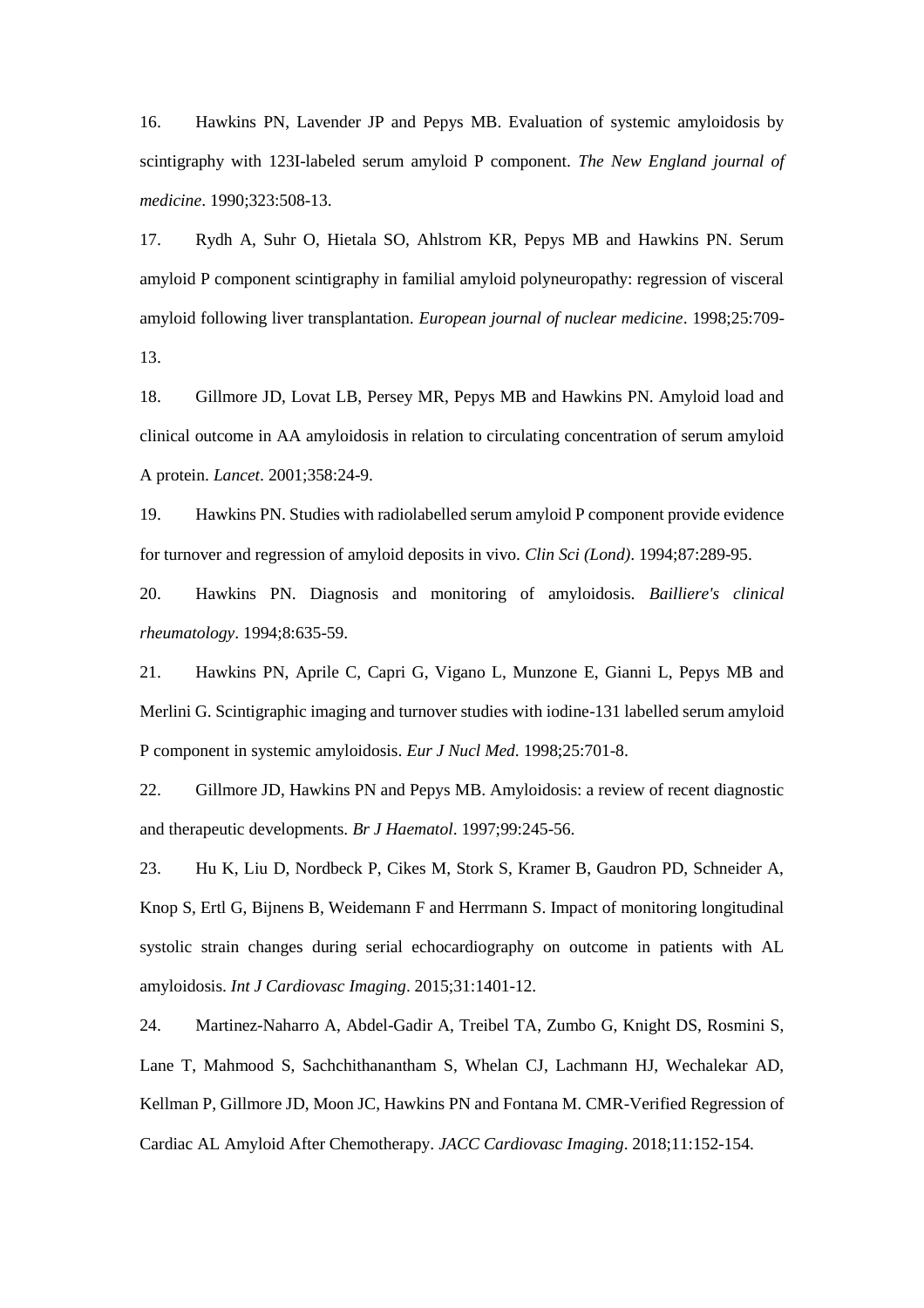25. Lachmann HJ. A new era in the treatment of amyloidosis? *N Engl J Med*. 2013;369:866-8.

26. Comenzo RL, Reece D, Palladini G, Seldin D, Sanchorawala V, Landau H, Falk R, Wells K, Solomon A, Wechalekar A, Zonder J, Dispenzieri A, Gertz M, Streicher H, Skinner M, Kyle RA and Merlini G. Consensus guidelines for the conduct and reporting of clinical trials in systemic light-chain amyloidosis. *Leukemia*. 2012;26:2317-25.

27. Gertz MA, Comenzo R, Falk RH, Fermand JP, Hazenberg BP, Hawkins PN, Merlini G, Moreau P, Ronco P, Sanchorawala V, Sezer O, Solomon A and Grateau G. Definition of organ involvement and treatment response in immunoglobulin light chain amyloidosis (AL): a consensus opinion from the 10th International Symposium on Amyloid and Amyloidosis, Tours, France, 18-22 April 2004. *American journal of hematology*. 2005;79:319-28.

28. Lang RM, Bierig M, Devereux RB, Flachskampf FA, Foster E, Pellikka PA, Picard MH, Roman MJ, Seward J, Shanewise J, Solomon S, Spencer KT, St John Sutton M, Stewart W, American Society of Echocardiography's N, Standards C, Task Force on Chamber Q, American College of Cardiology Echocardiography C, American Heart A and European Association of Echocardiography ESoC. Recommendations for chamber quantification. *Eur J Echocardiogr*. 2006;7:79-108.

29. Gottdiener JS, Bednarz J, Devereux R, Gardin J, Klein A, Manning WJ, Morehead A, Kitzman D, Oh J, Quinones M, Schiller NB, Stein JH, Weissman NJ and American Society of E. American Society of Echocardiography recommendations for use of echocardiography in clinical trials. *J Am Soc Echocardiogr*. 2004;17:1086-119.

30. Nagueh SF, Appleton CP, Gillebert TC, Marino PN, Oh JK, Smiseth OA, Waggoner AD, Flachskampf FA, Pellikka PA and Evangelista A. Recommendations for the evaluation of left ventricular diastolic function by echocardiography. *J Am Soc Echocardiogr*. 2009;22:107- 33.

31. Gertz MA and Dispenzieri A. Immunoglobulin light-chain amyloidosis: growing recognition, new approaches to therapy, active clinical trials. *Oncology (Williston Park)*. 2012;26:152-61.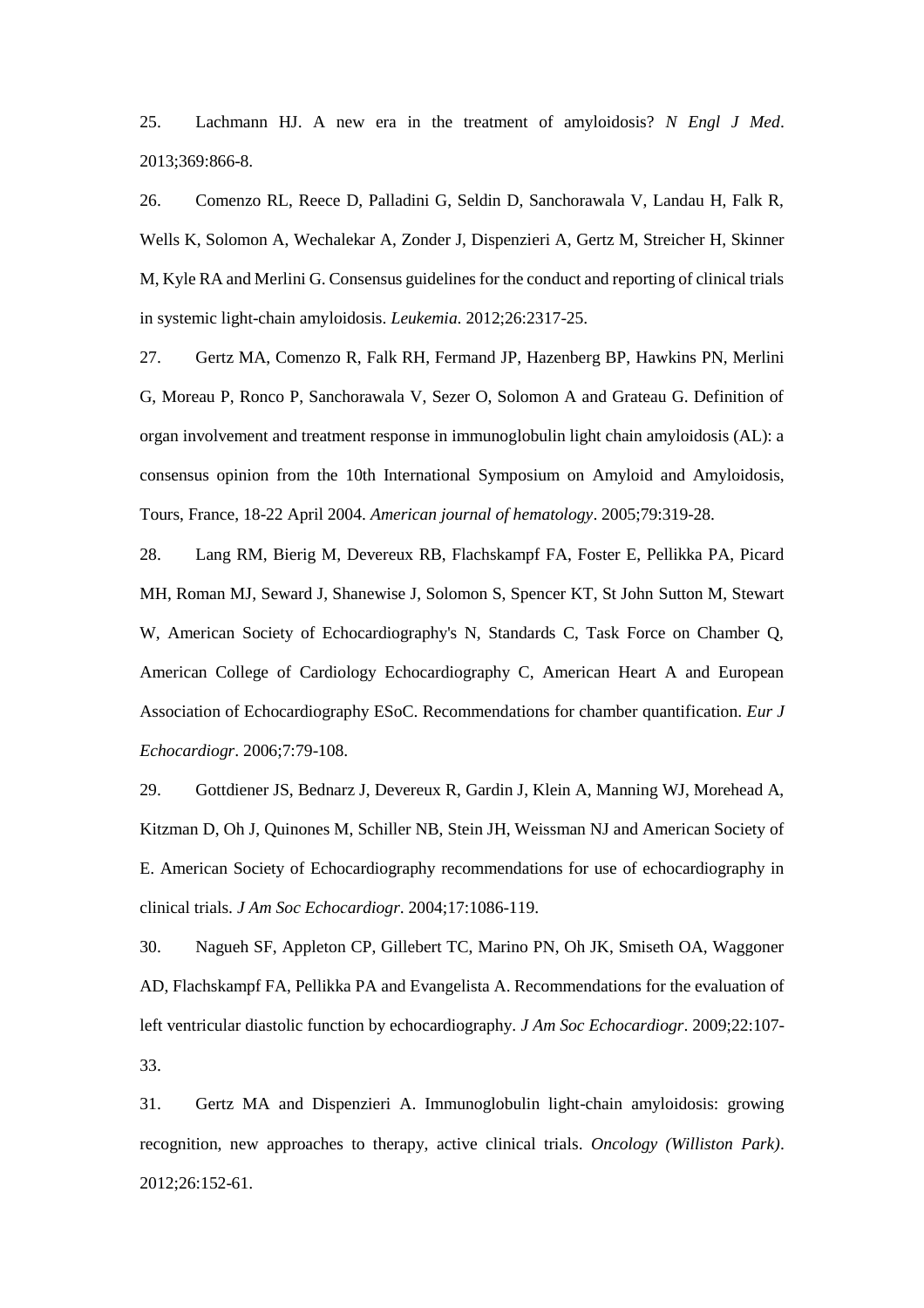32. Wechalekar AD, Gillmore JD and Hawkins PN. Systemic amyloidosis. *Lancet*. 2015.

33. Ishiguro K, Hayashi T, Igarashi T, Maruyama Y, Ikeda H, Ishida T and Shinomura Y. Decrease of B-type natriuretic peptide to less than 200 pg/mL predicts longer survival in cardiac immunoglobulin light chain amyloidosis. *Int J Hematol*. 2015;102:200-4.

34. Gillmore JD and Hawkins PN. Pathophysiology and treatment of systemic amyloidosis. *Nat Rev Nephrol*. 2013;9:574-86.

35. Palladini G, Dispenzieri A, Gertz MA, Kumar S, Wechalekar A, Hawkins PN, Schonland S, Hegenbart U, Comenzo R, Kastritis E, Dimopoulos MA, Jaccard A, Klersy C and Merlini G. New criteria for response to treatment in immunoglobulin light chain amyloidosis based on free light chain measurement and cardiac biomarkers: impact on survival outcomes. *Journal of clinical oncology : official journal of the American Society of Clinical Oncology*. 2012;30:4541-9.

36. Palladini G, Lavatelli F, Russo P, Perlini S, Perfetti V, Bosoni T, Obici L, Bradwell AR, D'Eril GM, Fogari R, Moratti R and Merlini G. Circulating amyloidogenic free light chains and serum N-terminal natriuretic peptide type B decrease simultaneously in association with improvement of survival in AL. *Blood*. 2006;107:3854-8.

37. Filippi R, Morris J, Richardson FM, Bright P, Thomas MS, Karmiloff-Smith A and Marian V. Bilingual children show an advantage in controlling verbal interference during spoken language comprehension. *Bilingualism*. 2015;18:490-501.

38. O'Nuallain B, Hrncic R, Wall JS, Weiss DT and Solomon A. Diagnostic and therapeutic potential of amyloid-reactive IgG antibodies contained in human sera. *J Immunol*. 2006;176:7071-8.

39. Gertz MA, Landau H, Comenzo RL, Seldin D, Weiss B, Zonder J, Merlini G, Schonland S, Walling J, Kinney GG, Koller M, Schenk DB, Guthrie SD and Liedtke M. Firstin-Human Phase I/II Study of NEOD001 in Patients With Light Chain Amyloidosis and Persistent Organ Dysfunction. *J Clin Oncol*. 2016;34:1097-103.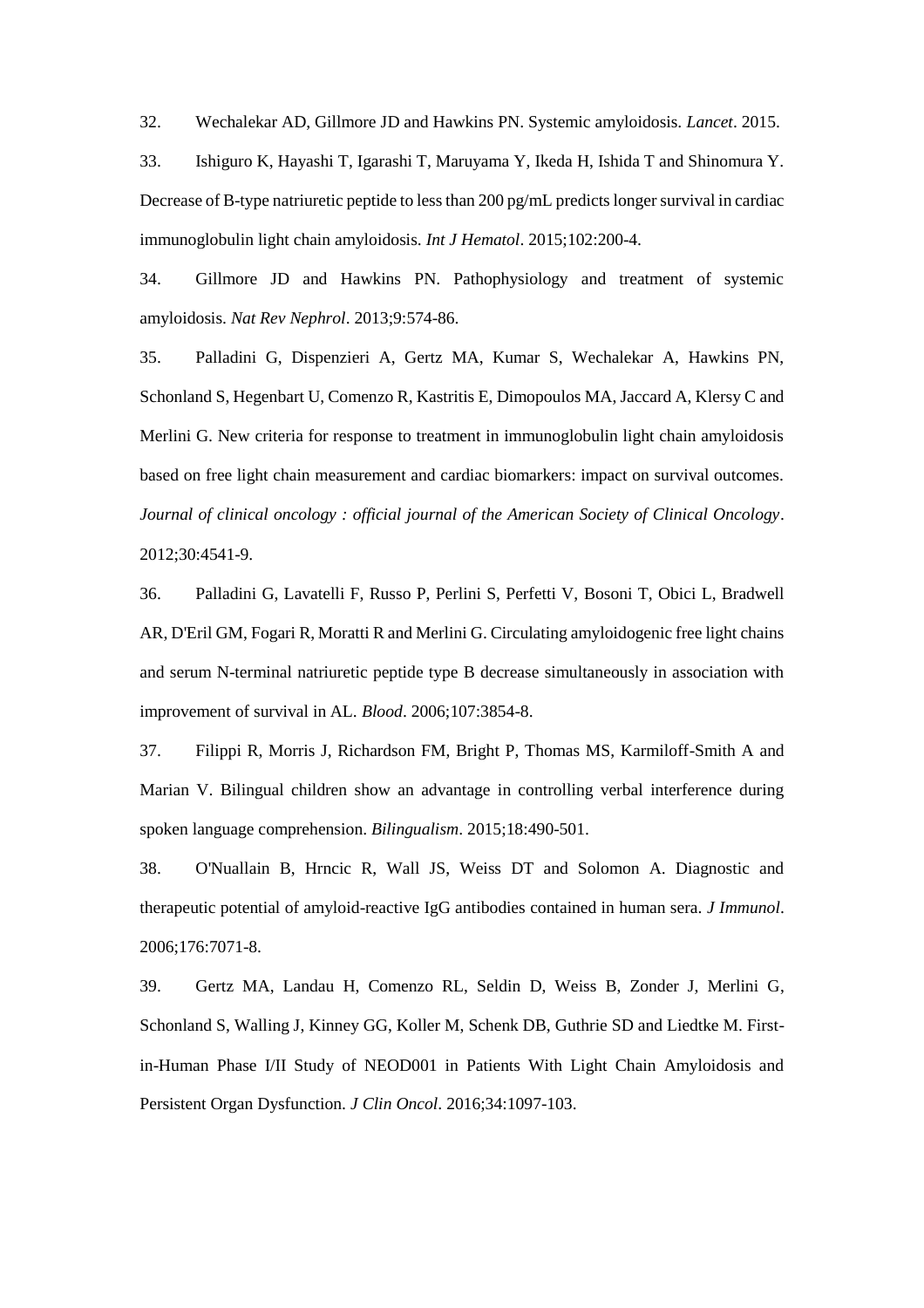

**Figure 1.** Four-chamber SSFP cine image in diastole of three patients (top); corresponding late gadolinium enhancement image (middle) showing no LGE (middle left), subendocardial LGE (centre) and transmural LGE (middle right); and corresponding ECV maps (bottom).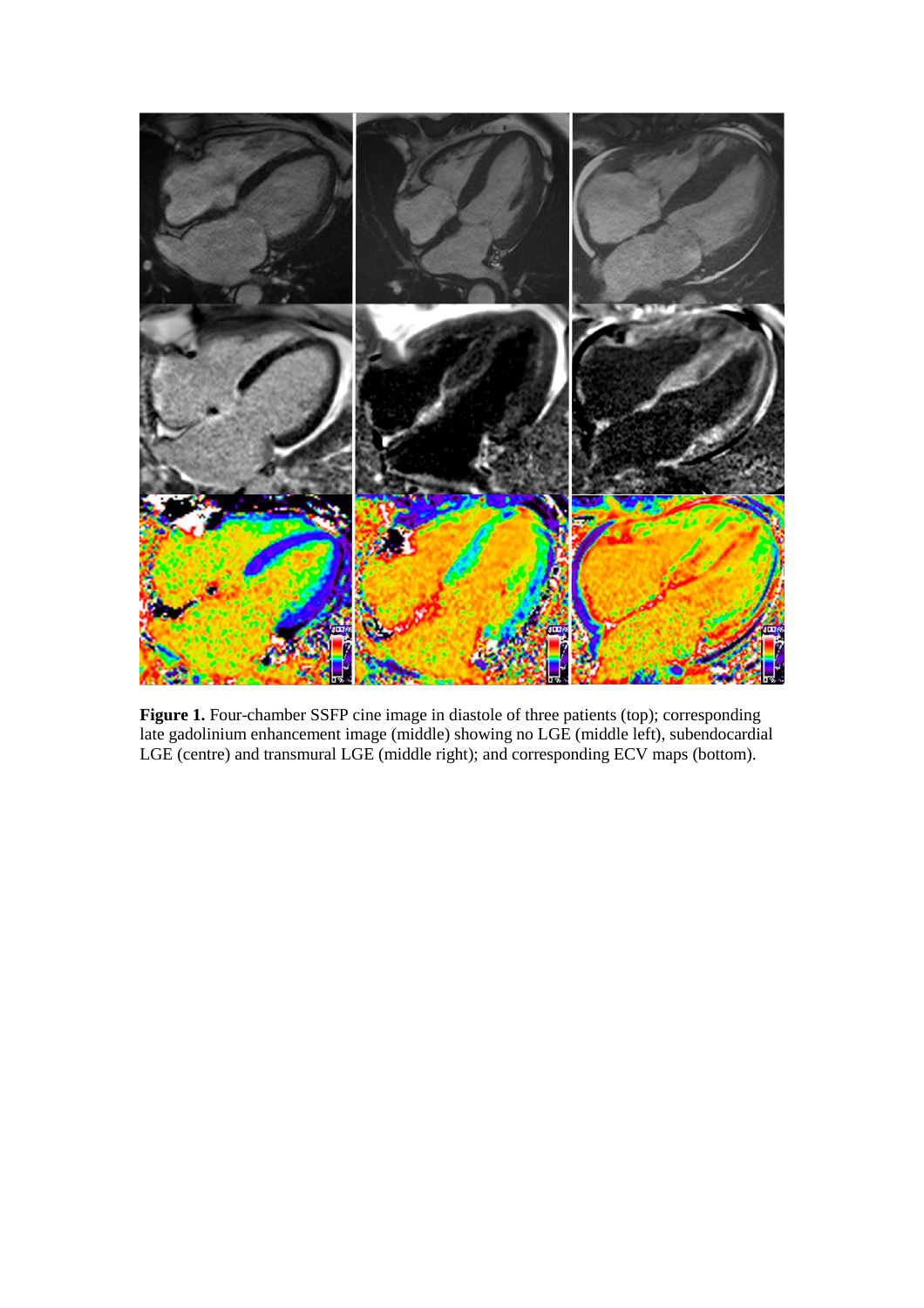

Figure 2. Baseline (top panel) and 6 months after chemotherapy (bottom panel) showing progression of AL amyloidosis by CMR. Top panel; 4 chamber view SSFP cine, corresponding 4Ch view native T1 map, late gadolinium enhancement (LGE) image and extracellular volume fraction (ECV) map showing mildly elevated native T1 values, no clear LGE and mildly elevated ECV values. Bottom panel; 4 chamber view SSFP cine, corresponding 4Ch view native T1 map, LGE and ECV map showing very high native T1 values, subendocardial LGE and moderately elevated ECV values.



Figure 3. Baseline (top panel), 6 months after chemotherapy (mid panel) and 12 months after chemotherapy (bottom panel) showing regression of AL amyloidosis by CMR. Top panel; 4 chamber view SSFP cine, corresponding 4Ch view native T1 map, late gadolinium enhancement (LGE) image and extracellular volume fraction (ECV) map showing elevated native T1 values, subendocardial LGE and moderately elevated ECV values. Mid panel; 4 chamber view SSFP cine, corresponding 4Ch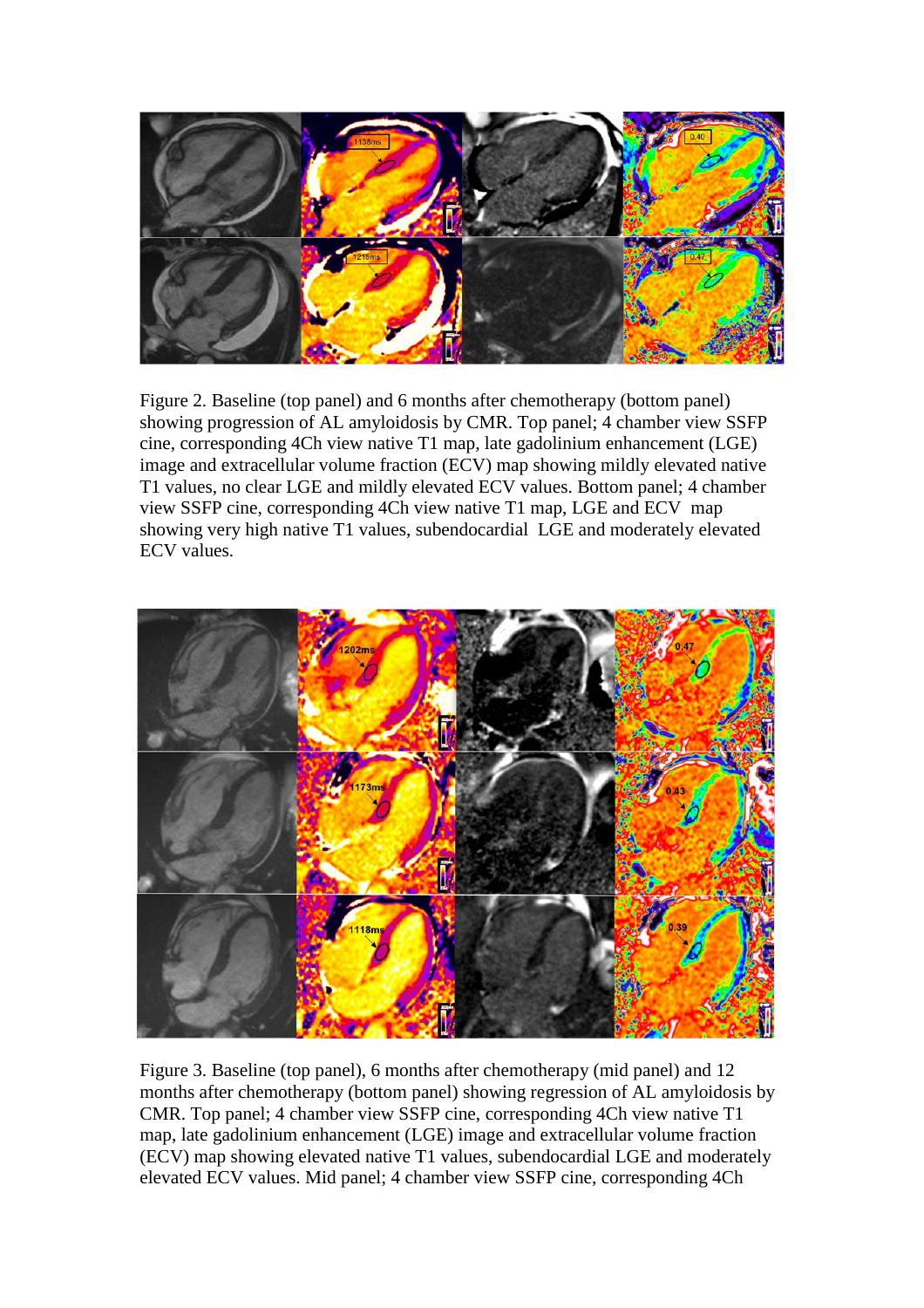view native T1 map, LGE and ECV map showing mildly elevated native T1 values, still subendocardial LGE and mildly elevated ECV values. Bottom panel; 4 chamber view SSFP cine, corresponding 4Ch view native T1 map, LGE and ECV map showing borderline native T1 values, no LGE and borderline ECV values.